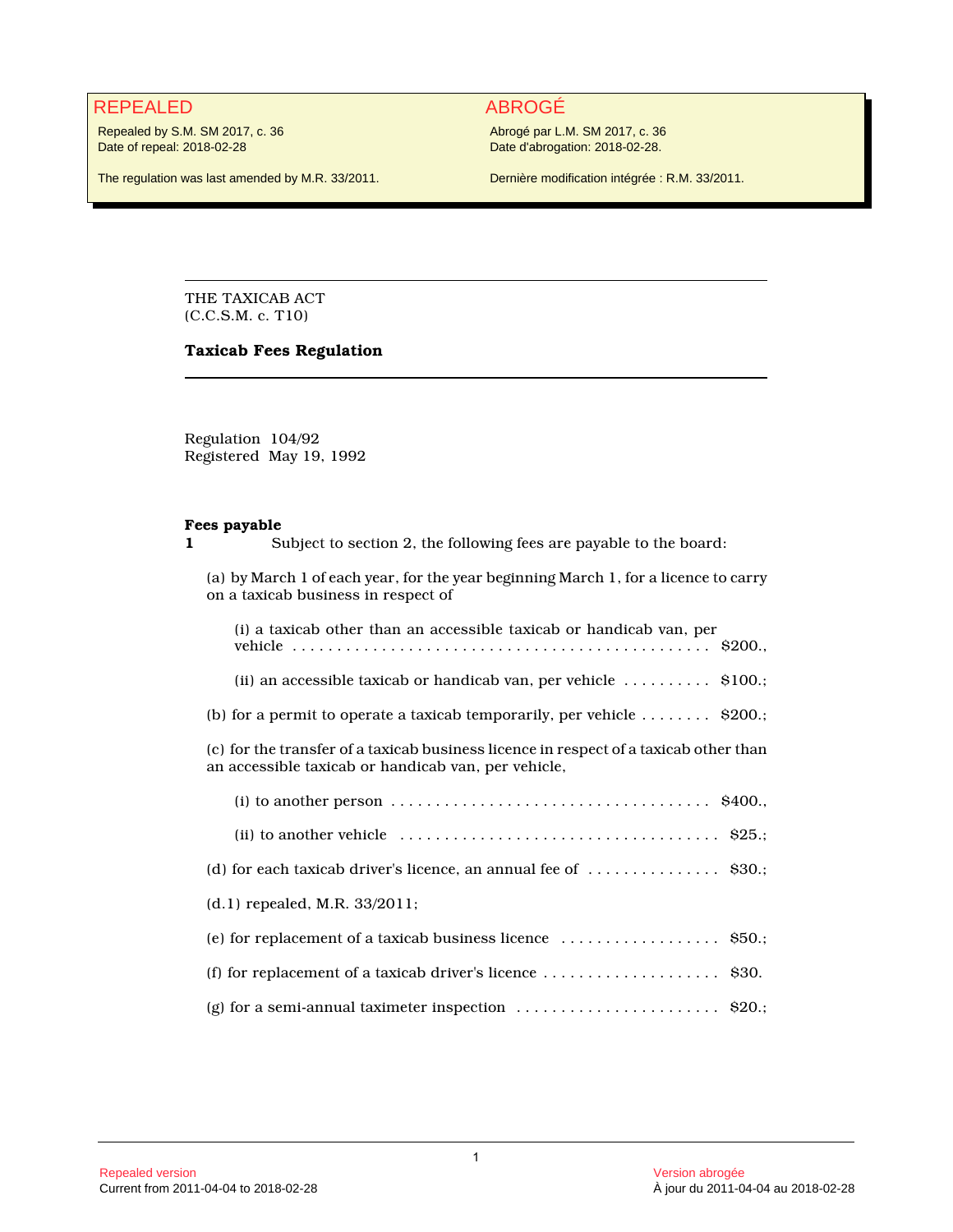M.R. 118/92; 93/96; 115/96; 54/98; 158/98; 171/98; 142/2002; 33/2011

#### **Prorated licence fees**

**2(1)** Subject to subsection (2), the fee for part of a licence year for a licence referred to in clause 1(a) shall be reduced by 1/12 of the prescribed annual fee for each full month that has passed after March 31 of the licence year.

**2(2)** The fee calculated under subsection (1) shall be rounded to the nearest dollar.

**2(3)** Repealed.

M.R. 54/98; 33/2011

## **Refund on surrender of taxicab driver's licence**<br>**2.1(1)** Upon application to the board by the ho

**2.1(1)** Upon application to the board by the holder of a taxicab driver's licence and surrender to the board of the licence, the holder is entitled to a refund of the fee paid for the licence, calculated in accordance with subsection (2).

M.R. 7/97

**2.1(2)** The refund payable under subsection (1) shall be equal to  $\frac{1}{12}$  of the amount of the fee paid for each fully unexpired month remaining on the licence at the time the application is made, less the sum of \$5.00.

M.R. 7/97; 54/98

**2.1(3)** The refund calculated under subsection (2) shall be rounded to the nearest dollar.

M.R. 7/97